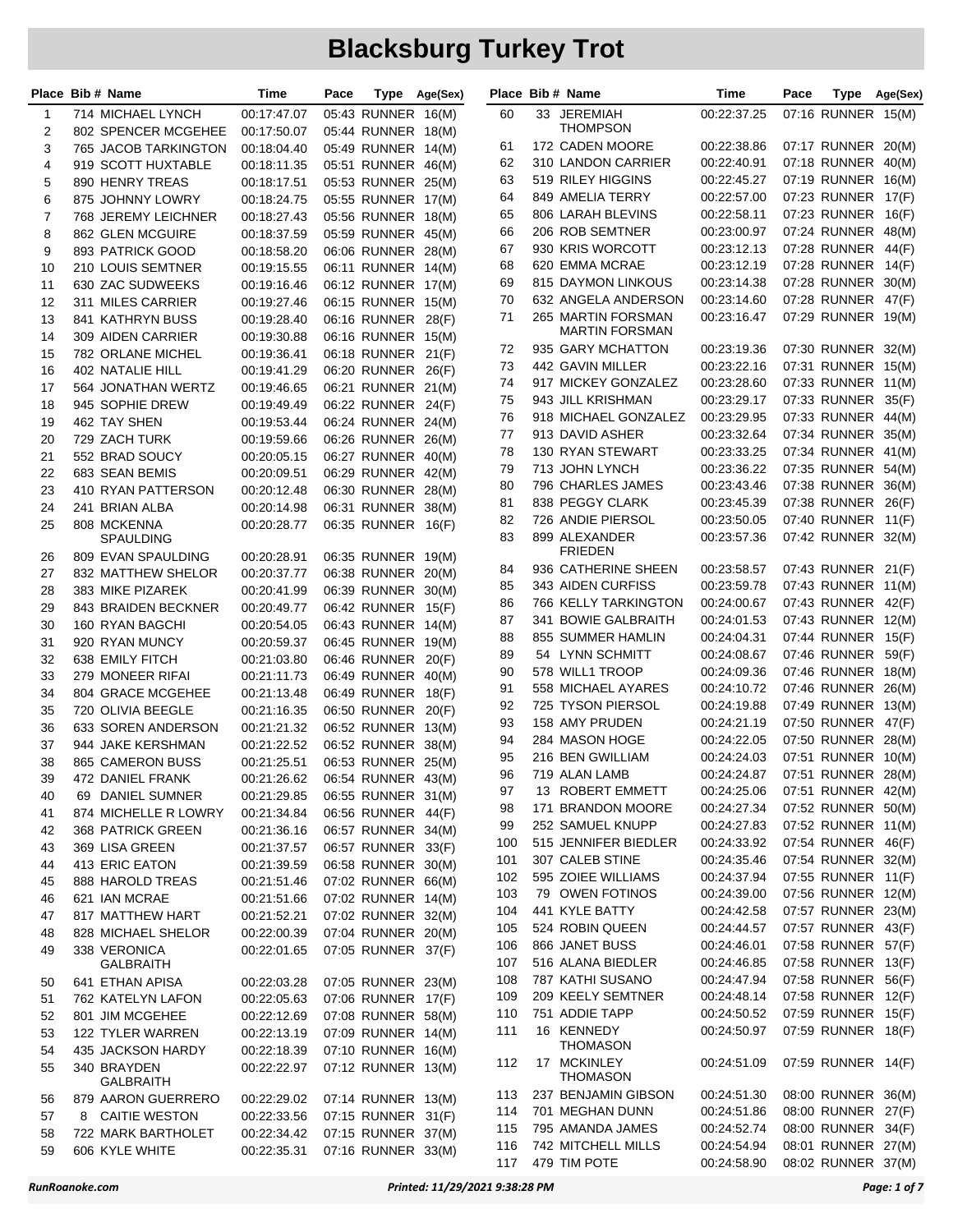| Place Bib # Name |                                       | Time                       | Pace |                                          | Type Age(Sex)                  |     | Place Bib # Name                   | Time        | Pace |                    | Type Age(Sex) |
|------------------|---------------------------------------|----------------------------|------|------------------------------------------|--------------------------------|-----|------------------------------------|-------------|------|--------------------|---------------|
| 118              | 228 JAMES HARDER                      | 00:25:01.47                |      | 08:03 RUNNER 39(M)                       |                                | 178 | 510 KEVIN REAGAN                   | 00:27:14.86 |      | 08:46 RUNNER 35(M) |               |
| 119              | 697 JEDD BLACKOWSKI                   | 00:25:02.42                |      | 08:03 RUNNER 30(M)                       |                                | 179 | 24 DAWN ZIMMER                     | 00:27:16.62 |      | 08:46 RUNNER       | 59(F)         |
| 120              | 852 ISAAC HABERMAN                    | 00:25:09.70                |      | 08:05 RUNNER 27(M)                       |                                | 180 | 749 REBECCA TAPP                   | 00:27:19.51 |      | 08:47 RUNNER 48(F) |               |
| 121              | 851 BRADEN RICE                       | 00:25:09.76                |      | 08:05 RUNNER 14(M)                       |                                | 181 | 750 MARK TAPP                      | 00:27:20.51 |      | 08:48 RUNNER 51(M) |               |
| 122              | 436 NATHAN HARDY                      | 00:25:10.42                |      | 08:06 RUNNER 13(M)                       |                                | 182 | 716 RILEY VERNIEL                  | 00:27:23.75 |      | 08:49 RUNNER 18(F) |               |
| 123              | 950 MICHEAL LITTLE                    | 00:25:10.58                |      | 08:06 RUNNER 16(M)                       |                                | 183 | 947 EMMA BEAVER                    | 00:27:23.83 |      | 08:49 RUNNER       | 23(F)         |
| 124              | 949 TIM CUNNINGHAM                    | 00:25:10.58                |      | 08:06 RUNNER 43(M)                       |                                | 184 | 872 ANNA LALLY                     | 00:27:24.31 |      | 08:49 RUNNER       | 10(F)         |
| 125              | 746 REN PRUNTY                        | 00:25:13.31                |      | 08:07 RUNNER 19(F)                       |                                | 185 | 116 EZRA RICHARDS                  | 00:27:26.95 |      | 08:50 RUNNER 28(M) |               |
| 126              | 548 JENN MELE                         | 00:25:18.03                |      | 08:08 RUNNER 51(F)                       |                                | 186 | 109 JENNA LOGAN                    | 00:27:28.37 |      | 08:50 RUNNER       | 22(F)         |
| 127              | 474 CALEB GWINN                       | 00:25:18.78                |      | 08:08 RUNNER 20(M)                       |                                | 187 | 848 SUSAN TERRY                    | 00:27:29.33 |      | 08:50 RUNNER 40(F) |               |
| 128              | 272 SARAH GIRARD                      | 00:25:20.12                |      | 08:09 RUNNER 31(F)                       |                                | 188 | 503 EASTON HOLT                    | 00:27:30.26 |      | 08:51 RUNNER 12(M) |               |
| 129              | 589 DAVID BROWN                       | 00:25:21.92                |      | 08:09 RUNNER 44(M)                       |                                | 189 | 590 LEE NYBLADE                    | 00:27:31.42 |      | 08:51 RUNNER 19(M) |               |
| 130              | 853 RACHEL MCCOY                      | 00:25:24.03                |      | 08:10 RUNNER 26(F)                       |                                | 190 | 423 CHARLOTTE                      | 00:27:33.05 |      | 08:52 RUNNER 22(F) |               |
| 131              | 781 ALLISON BOATMAN                   | 00:25:25.12                |      | 08:10 RUNNER 37(F)                       |                                |     | NYBLADE                            |             |      |                    |               |
| 132              | 873 ANGIE MCFARLAND                   | 00:25:29.04                |      | 08:12 RUNNER 43(F)                       |                                | 191 | 43 ROBERT SEEKFORD                 | 00:27:34.22 |      | 08:52 RUNNER 35(M) |               |
| 133              | 236 YUKI GIBSON                       | 00:25:29.90                |      | 08:12 RUNNER 37(F)                       |                                | 192 | 108 CATHERINE LOGAN                | 00:27:35.23 |      | 08:52 RUNNER       | 52(F)         |
| 134              | 247 GLEN DALTON                       | 00:25:31.59                |      | 08:12 RUNNER 51(M)                       |                                | 193 | 249 MARCUS GROVE                   | 00:27:35.67 |      | 08:52 RUNNER       | 7(M)          |
| 135              | 525 ANDREW QUEEN                      | 00:25:33.61                |      | 08:13 RUNNER 43(M)                       |                                | 194 | 248 GEMMA GROVE                    | 00:27:36.28 |      | 08:53 RUNNER       | 38(F)         |
| 136              | 53 BEN MATTHEWS                       | 00:25:37.84                |      | 08:14 RUNNER 38(M)                       |                                | 195 | 104 JUDY VIKESLAND                 | 00:27:38.98 |      | 08:53 RUNNER       | 50(F)         |
| 137              | 205 JENNA CLEVELAND                   | 00:25:40.15                |      | 08:15 RUNNER 38(F)                       |                                | 196 | 789 DÉSIRÉE POETS                  | 00:27:40.65 |      | 08:54 RUNNER 31(F) |               |
| 138              | 101 PETER VIKESLAND                   | 00:25:40.59                |      | 08:15 RUNNER 50(M)                       |                                | 197 | 897 JOHN SHELOR                    | 00:27:42.81 |      | 08:55 RUNNER 25(M) |               |
| 139              | 302 WILLIAM PEEPLES                   | 00:25:42.00                |      | 08:16 RUNNER 33(M)                       |                                | 198 | 321 CADEN BYRD                     | 00:27:47.31 |      | 08:56 RUNNER 13(M) |               |
| 140              | 42 KATHARINE                          | 00:25:43.29                |      | 08:16 RUNNER 35(F)                       |                                | 199 | 306 DANIELLE<br><b>BARTELSTEIN</b> | 00:27:51.01 |      | 08:57 RUNNER 37(F) |               |
| 141              | ZAMESNIK<br>182 REECE MCFALL          | 00:25:51.28                |      | 08:19 RUNNER 12(M)                       |                                | 200 | 711 LAWRENCE                       | 00:27:51.23 |      | 08:57 RUNNER 41(M) |               |
| 142              |                                       |                            |      |                                          |                                |     | <b>DROMBETTA</b>                   |             |      |                    |               |
| 143              | 867 MEGAN LOWRY                       | 00:25:51.69<br>00:25:58.39 |      | 08:19 RUNNER 31(F)                       |                                | 201 | 285 PEYTON HOGE                    | 00:27:51.33 |      | 08:57 RUNNER 29(M) |               |
| 144              | 588 KORA EPPERLY<br>830 MELISSA VADEN | 00:26:00.98                |      | 08:21 RUNNER 16(F)<br>08:22 RUNNER 54(F) |                                | 202 | 458 MEGHAN COOPER                  | 00:27:51.90 |      | 08:58 RUNNER       | 35(F)         |
| 145              | 792 DAG HEINTZMAN                     | 00:26:05.05                |      | 08:23 RUNNER 13(M)                       |                                | 203 | 539 MARIA O'HARA                   | 00:27:52.79 |      | 08:58 RUNNER 32(F) |               |
| 146              | 617 EVAN RATHMANN                     | 00:26:05.19                |      | 08:23 RUNNER 10(M)                       |                                | 204 | 511 CAITLIN BEAN                   | 00:27:53.31 |      | 08:58 RUNNER       | 28(F)         |
| 147              | 551 KYLE MELE                         | 00:26:09.89                |      | 08:25 RUNNER 19(M)                       |                                | 205 | 66 BRADLEY SCHMITT                 | 00:27:53.32 |      | 08:58 RUNNER 31(M) |               |
| 148              | 783 JOHN MLECZEWSKI                   | 00:26:14.11                |      | 08:26 RUNNER 42(M)                       |                                | 206 | 845 ELINOR BENAMI                  | 00:27:53.76 |      | 08:58 RUNNER 32(F) |               |
| 149              | 87 PIERCE RIGNEY                      | 00:26:17.48                |      | 08:27 RUNNER 27(M)                       |                                | 207 | 813 KATY KIPPS                     | 00:27:53.90 |      | 08:58 RUNNER       | 29(F)         |
| 150              | 844 RICHARD BOOTH                     | 00:26:20.47                |      | 08:28 RUNNER 52(M)                       |                                | 208 | 407 DAVID JOHNSON                  | 00:27:55.82 |      | 08:59 RUNNER 43(M) |               |
| 151              | 761 ABIGAIL LAFON                     | 00:26:20.69                |      | 08:28 RUNNER 19(F)                       |                                | 209 | 319 CORY BYRD                      | 00:27:56.96 |      | 08:59 RUNNER 47(M) |               |
| 152              | 365 JARUS COX                         | 00:26:23.00                |      | 08:29 RUNNER 37(M)                       |                                | 210 | 891 ROBERT BROKOFSKI               | 00:27:57.68 |      | 08:59 RUNNER 24(M) |               |
| 153              | 777 WHITTANY PYLES                    | 00:26:23.55                |      | 08:29 RUNNER 30(F)                       |                                | 211 | 187 ERIC HOGAN                     | 00:27:59.24 |      | 09:00 RUNNER 46(M) |               |
| 154              | 260 KIMBERLY WICKHAM                  | 00:26:26.19                |      | 08:30 RUNNER 37(F)                       |                                | 212 | 188 JAKE HOGAN                     | 00:27:59.68 |      | 09:00 RUNNER 12(M) |               |
| 155              | 616 JIM RATHMANN                      | 00:26:26.37                |      | 08:30 RUNNER 42(M)                       |                                | 213 | 553 ELLA BYRD                      | 00:27:59.87 |      | 09:00 RUNNER 12(F) |               |
| 156              | 615 CASEY RATHMANN                    | 00:26:29.09                |      | 08:31 RUNNER 13(F)                       |                                | 214 | 856 TYLER HAMLIN                   | 00:28:03.37 |      | 09:01 RUNNER 11(M) |               |
| 157              | 727 ANNA TURK                         | 00:26:38.15                |      | 08:34 RUNNER 17(F)                       |                                | 215 | 840 JUSTIN CHONG                   | 00:28:04.38 |      | 09:02 RUNNER 37(M) |               |
| 158              | 774 SARA COX                          | 00:26:41.28                |      | 08:35 RUNNER 16(F)                       |                                | 216 | 842 AKHIL INFANT                   | 00:28:04.68 |      | 09:02 RUNNER 30(M) |               |
| 159              | 295 STEPHANIE                         | 00:26:42.08                |      | 08:35 RUNNER 32(F)                       |                                | 217 | 839 SARAH CROWDER                  | 00:28:05.48 |      | 09:02 RUNNER 28(F) |               |
|                  | <b>WORKMAN</b>                        |                            |      |                                          |                                | 218 | 619 JULIE MCRAE                    | 00:28:06.79 |      | 09:02 RUNNER 45(F) |               |
| 160              | 769 JOE MCDONALD                      | 00:26:42.39                |      | 08:35 RUNNER 26(M)                       |                                | 219 | 207 BRADY SEMTNER                  | 00:28:07.98 |      | 09:03 RUNNER 18(M) |               |
| 161              | 614 AMY RATHMANN                      | 00:26:45.75                |      | 08:36 RUNNER 40(F)                       |                                | 220 | 193 AMY HUDSON                     | 00:28:08.48 |      | 09:03 RUNNER 45(F) |               |
| 162              | 770 KAYLEIGH BURKE                    | 00:26:47.67                |      | 08:37 RUNNER 28(F)                       |                                | 221 | 318 DARBY TAYLOR                   | 00:28:11.49 |      | 09:04 RUNNER 25(F) |               |
| 163              | 623 JACK JOHNSEN                      | 00:26:48.01                |      | 08:37 RUNNER 10(M)                       |                                | 222 | 634 LEIF ANDERSON                  | 00:28:13.98 |      | 09:05 RUNNER 10(M) |               |
| 164              | 854 ALICIA COHEN                      | 00:26:49.79                |      | 08:38 RUNNER 56(F)                       |                                | 223 | 105 SOPHIA VIKESLAND               | 00:28:14.95 |      | 09:05 RUNNER 17(F) |               |
| 165              | 790 HERMAN ROGERS                     | 00:26:52.56                |      | 08:39 RUNNER 32(M)                       |                                | 224 | 397 SIERRA MERKES                  | 00:28:15.49 |      | 09:05 RUNNER 27(F) |               |
| 166              | 370 MIKE RISEN                        | 00:26:52.95                |      | 08:39 RUNNER 42(M)                       |                                | 225 | 850 NEIL MUTISPAUGH                | 00:28:15.84 |      | 09:05 RUNNER 36(M) |               |
| 167              | 728 BOBBY TURK                        | 00:26:57.03                |      | 08:40 RUNNER 64(M)                       |                                | 226 | 721 DIANE MCRORIE                  | 00:28:16.34 |      | 09:05 RUNNER 63(F) |               |
| 168              | 901 ERIN O'NEIL                       | 00:27:01.57                |      | 08:41 RUNNER 27(F)                       |                                | 227 | 794 DAVID HAMILTON                 | 00:28:18.43 |      | 09:06 RUNNER 39(M) |               |
| 169              | 859 CHARIS KROUSCAS                   | 00:27:02.15                |      | 08:42 RUNNER 12(F)                       |                                | 228 | 941 WHITNEY TAYLOR                 | 00:28:20.65 |      | 09:07 RUNNER 40(F) |               |
| 170              | 532 ROBERT KUREK                      | 00:27:03.64                |      | 08:42 RUNNER 51(M)                       |                                | 229 | 280 MACAULAY SOTO                  | 00:28:21.70 |      | 09:07 RUNNER 27(F) |               |
| 171              | 767 TESSA WALSH                       | 00:27:03.78                |      | 08:42 RUNNER 24(F)                       |                                | 230 | 217 JACK GWILLIAM                  | 00:28:22.70 |      | 09:08 RUNNER 8(M)  |               |
| 172              | 517 JAMES BIEDLER                     | 00:27:05.00                |      | 08:43 RUNNER 50(M)                       |                                | 231 | 631 GABRIELLE<br><b>WENTLING</b>   | 00:28:23.57 |      | 09:08 RUNNER 27(F) |               |
| 173              | 549 DAVID MELE                        | 00:27:08.89                |      | 08:44 RUNNER 51(M)                       |                                | 232 | 201 JOEY MOCK                      | 00:28:24.70 |      | 09:08 RUNNER 32(M) |               |
| 174              | 816 YURIKO RENARDY                    | 00:27:09.98                |      | 08:44 RUNNER 66(F)                       |                                | 233 | 457 JEFFREY COOPER                 | 00:28:25.09 |      | 09:08 RUNNER 41(M) |               |
| 175              | 183 CONNOR MCFALL                     | 00:27:10.03                |      | 08:44 RUNNER 15(M)                       |                                | 234 | 501 KEITH HOLT                     | 00:28:34.07 |      | 09:11 RUNNER 44(M) |               |
| 176              | 151 MARGARET NAGAI-<br><b>SINGER</b>  | 00:27:11.95                |      | 08:45 RUNNER 24(F)                       |                                | 235 | 883 JAKE ZAMESNIK                  | 00:28:34.52 |      | 09:11 RUNNER 35(M) |               |
| 177              | 800 ELIZABETH SCOTT                   | 00:27:12.14                |      | 08:45 RUNNER 42(F)                       |                                | 236 | 177 GREG WILLIAMS                  | 00:28:34.59 |      | 09:11 RUNNER 53(M) |               |
| RunRoanoke.com   |                                       |                            |      |                                          | Printed: 11/29/2021 9:38:28 PM |     |                                    |             |      |                    | Page: 2 of 7  |
|                  |                                       |                            |      |                                          |                                |     |                                    |             |      |                    |               |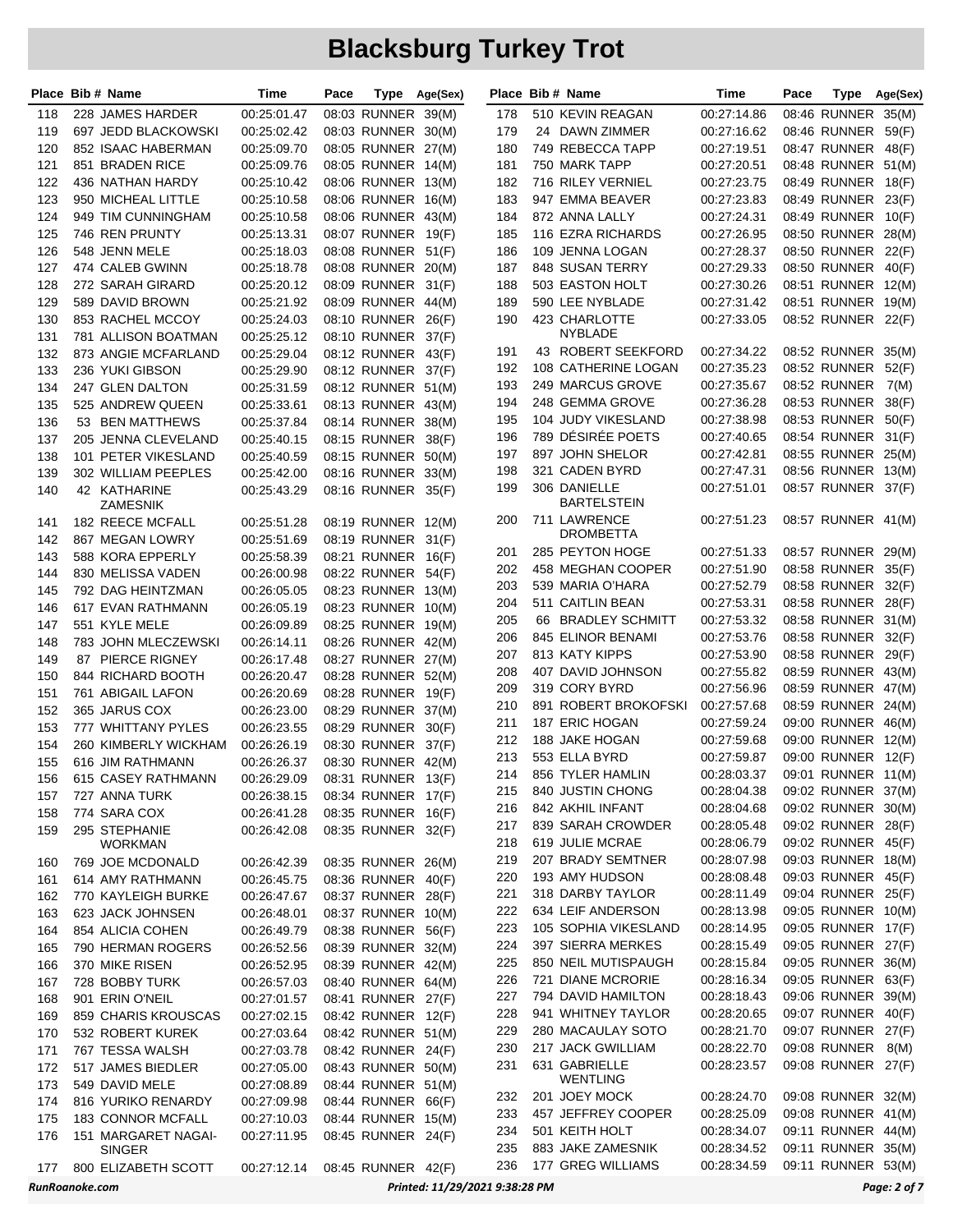|            | Place Bib # Name                       | Time                       | Pace |                                          | Type Age(Sex) |     | Place Bib # Name            | Time        | Pace | Type               | Age(Sex) |
|------------|----------------------------------------|----------------------------|------|------------------------------------------|---------------|-----|-----------------------------|-------------|------|--------------------|----------|
| 237        | 331 JENNY CLARKE                       | 00:28:34.65                |      | 09:11 RUNNER                             | 44(F)         | 297 | 596 BARBARA SZEFC           | 00:30:14.65 |      | 09:44 RUNNER       | 51(F)    |
| 238        | 602 ARLENE                             | 00:28:39.74                |      | 09:13 RUNNER                             | 30(F)         | 298 | 597 JOHN SZEFC              | 00:30:16.04 |      | 09:44 RUNNER 54(M) |          |
|            | <b>MONTGOMERY</b>                      |                            |      |                                          |               | 299 | 125 CARRIE LYONS            | 00:30:20.18 |      | 09:45 RUNNER 42(F) |          |
| 239        | 603 BEN SAVAGE                         | 00:28:40.77                |      | 09:13 RUNNER 36(M)                       |               | 300 | 594 DANIELLE WILLIAMS       | 00:30:23.12 |      | 09:46 RUNNER       | 38(F)    |
| 240        | 10 JOHN SEAGO                          | 00:28:42.98                |      | 09:14 RUNNER 38(M)                       |               | 301 | 443 JAY WEBSTER             | 00:30:24.13 |      | 09:47 RUNNER 63(M) |          |
| 241        | 486 SOPHIA SOBRADO                     | 00:28:44.77                |      | 09:15 RUNNER 19(F)                       |               | 302 | 174 STEPHANIE BOYD          | 00:30:24.63 |      | 09:47 RUNNER       | 39(F)    |
| 242        | 805 ELIJAH ST.CLAIR                    | 00:28:45.01                |      | 09:15 RUNNER 17(M)                       |               | 303 | 484 KAYLA BARNOSKI          | 00:30:31.52 |      | 09:49 RUNNER       | 30(F)    |
| 243        | 18 JUSTIN PARKER                       | 00:28:45.12                |      | 09:15 RUNNER 42(M)                       |               | 304 | 485 NEAL KENNEDY            | 00:30:32.02 |      | 09:49 RUNNER       | 29(M)    |
| 244        | 231 PABLO SOBRADO                      | 00:28:46.23                |      | 09:15 RUNNER 47(M)                       |               | 305 | 779 KOURTNEY                | 00:30:32.36 |      | 09:49 RUNNER 45(F) |          |
| 245        | 814 BRIANNA LINKOUS                    | 00:28:47.87                |      | 09:16 RUNNER                             | 24(F)         |     | WILLIAMS                    |             |      |                    |          |
| 246        | 204 MATT CLEVELAND                     | 00:28:47.90                |      | 09:16 RUNNER 39(M)                       |               | 306 | 743 AVIANA                  | 00:30:33.38 |      | 09:50 RUNNER 25(F) |          |
| 247        | 709 ROBERT JORDAN                      | 00:28:48.81                |      | 09:16 RUNNER 14(M)                       |               |     | TERSCHUEREN                 |             |      |                    |          |
| 248        | 412 SARA LLOYD                         | 00:28:49.27                |      | 09:16 RUNNER 34(F)                       |               | 307 | 179 DORI MOCK               | 00:30:37.18 |      | 09:51 RUNNER       | 28(F)    |
| 249        | 598 JOHNMICHAEL                        | 00:28:52.42                |      | 09:17 RUNNER 14(M)                       |               | 308 | 283 MADELINE HOGE           | 00:30:38.20 |      | 09:51 RUNNER 58(F) |          |
|            | SZEFC                                  |                            |      |                                          |               | 309 | 453 HEATHER SKOWRON         | 00:30:43.66 |      | 09:53 RUNNER 45(F) |          |
| 250        | 877 SOPHIA KROUSCAS                    | 00:28:53.23                |      | 09:17 RUNNER 16(F)                       |               | 310 | 625 DARRELL LUCAS           | 00:30:46.52 |      | 09:54 RUNNER 47(M) |          |
| 251        | 599 SAM SZEFC                          | 00:28:53.57                |      | 09:17 RUNNER 12(M)                       |               | 311 | 724 CHARLEY-ANNE<br>PIERSOL | 00:30:47.13 |      | 09:54 RUNNER 41(F) |          |
| 252        | 256 JENNIFER TANKO                     | 00:28:54.35                |      | 09:18 RUNNER 33(F)                       |               | 312 | 103 ISABEL VIKESLAND        | 00:30:48.82 |      | 09:55 RUNNER 15(F) |          |
| 253        | 62 BECKY HERTLING                      | 00:28:56.52                |      | 09:18 RUNNER                             | 50(F)         | 313 | 244 GRANT ALEXANDER         | 00:30:51.15 |      | 09:55 RUNNER       | 22(M)    |
| 254        | 925 STEVEN SORRELLS                    | 00:29:00.54                |      | 09:20 RUNNER 19(M)                       |               |     | 563 VANESSA MITCHELL        | 00:30:52.74 |      | 09:56 RUNNER       |          |
| 255        | 543 JACKSON MANN                       | 00:29:01.79                |      | 09:20 RUNNER 13(M)                       |               | 314 | 698 MATTHEW                 | 00:30:54.74 |      | 09:56 RUNNER 58(M) | 38(F)    |
| 256        | 294 BRIAN LATTIMER                     | 00:29:02.92                |      | 09:20 RUNNER 52(M)                       |               | 315 | MCCORMICK                   |             |      |                    |          |
| 257        | 288 KRISTINE LATTIMER                  | 00:29:04.99                |      | 09:21 RUNNER 49(F)                       |               | 316 | <b>164 LAURA HENDERSON</b>  | 00:30:54.77 |      | 09:56 RUNNER 27(F) |          |
| 258        | 710 ANDREW JORDAN                      | 00:29:08.40                |      | 09:22 RUNNER 14(M)                       |               | 317 | <b>165 DANIEL HENDERSON</b> | 00:30:54.83 |      | 09:57 RUNNER 31(M) |          |
| 259        | 583 ERIKA SPRACHER                     | 00:29:10.12                |      | 09:23 RUNNER                             | 38(F)         | 318 | <b>150 CURTIS GALBRAITH</b> | 00:30:59.15 |      | 09:58 RUNNER 29(M) |          |
| 260        | 585 DAVID J. SPRACHER                  | 00:29:10.28                |      | 09:23 RUNNER 11(M)                       |               | 319 | 60 LUKE ROBINSON            | 00:31:04.77 |      | 10:00 RUNNER 42(M) |          |
| 261        | 737 CORRIE HUFFMAN                     | 00:29:12.54                |      | 09:24 RUNNER 36(F)                       |               | 320 | 544 LINDSEY MANN            | 00:31:08.97 |      | 10:01 RUNNER 16(F) |          |
| 262        | 332 RAY CLARKE                         | 00:29:13.04                |      | 09:24 RUNNER 45(M)                       |               | 321 | 540 BARRIE CLARK            | 00:31:10.08 |      | 10:01 RUNNER 23(F) |          |
| 263<br>264 | 223 ROBERT POWERS                      | 00:29:16.57                |      | 09:25 RUNNER 47(M)                       |               | 322 | 229 JENNIFER MOCK           | 00:31:10.63 |      | 10:02 RUNNER       | 59(F)    |
| 265        | 696 SARAH BLACKOWSKI<br>829 GREG VADOR | 00:29:17.13                |      | 09:25 RUNNER 28(F)<br>09:26 RUNNER 55(M) |               | 323 | 230 DANIEL MOCK             | 00:31:12.13 |      | 10:02 RUNNER 60(M) |          |
| 266        | 299 HENRY SHOWALTER                    | 00:29:21.52<br>00:29:21.56 |      | 09:26 RUNNER 51(M)                       |               | 324 | 678 JOSHUA GAYFIELD         | 00:31:15.68 |      | 10:03 RUNNER 41(M) |          |
| 267        | 887 CORY WINFREY                       | 00:29:23.26                |      | 09:27 RUNNER 37(M)                       |               | 325 | 685 KATIE BOWLING           | 00:31:16.08 |      | 10:03 RUNNER 37(F) |          |
| 268        | 520 LILLIAN HIGGINS                    | 00:29:24.91                |      | 09:28 RUNNER                             | 13(F)         | 326 | 312 BRIAN BRITT             | 00:31:16.99 |      | 10:04 RUNNER 57(M) |          |
| 269        | 415 EMMA HANRATTY                      | 00:29:26.87                |      | 09:28 RUNNER 15(F)                       |               | 327 | 686 PHILIP BOWLING          | 00:31:19.38 |      | 10:04 RUNNER 38(M) |          |
| 270        | 780 BEN WILLIAMS                       | 00:29:29.34                |      | 09:29 RUNNER 45(M)                       |               | 328 | 173 MALLORY MOORE           | 00:31:27.08 |      | 10:07 RUNNER 24(F) |          |
| 271        | 541 KRIS BARNES                        | 00:29:30.29                |      | 09:29 RUNNER                             | 56(F)         | 329 | 730 SARAH LEMAY-            | 00:31:27.16 |      | 10:07 RUNNER 33(F) |          |
| 272        | 180 HOLLY MCFALL                       | 00:29:30.62                |      | 09:29 RUNNER 45(F)                       |               |     | <b>RUSSELL</b>              |             |      |                    |          |
| 273        | 528 MICHELLE SHERFY                    | 00:29:33.44                |      | 09:30 RUNNER 32(F)                       |               | 330 | 745 THOMAS RYDOW            | 00:31:27.41 |      | 10:07 RUNNER 20(M) |          |
| 274        | 529 BRETT SHERFY                       | 00:29:33.58                |      | 09:30 RUNNER 34(M)                       |               | 331 | 731 SCOTT RUSSELL           | 00:31:28.04 |      | 10:07 RUNNER 33(M) |          |
| 275        | 227 MAGGIE DENT                        | 00:29:33.88                |      | 09:30 RUNNER 17(F)                       |               | 332 | 537 LUKE ALTIZER            | 00:31:29.90 |      | 10:08 RUNNER 12(M) |          |
| 276        | 864 CAITLIN MCGUIRE                    | 00:29:34.85                |      | 09:31 RUNNER 17(F)                       |               | 333 | 196 STURE FORSMAN           | 00:31:29.99 |      | 10:08 RUNNER 20(M) |          |
| 277        | 163 COWAN MCDOWELL                     | 00:29:36.85                |      | 09:31 RUNNER 10(M)                       |               | 334 | 760 AMIE LAFON              | 00:31:31.08 |      | 10:08 RUNNER 43(F) |          |
| 278        | 162 CHRISTOPHER                        | 00:29:37.49                |      | 09:32 RUNNER 51(M)                       |               | 335 | 535 KATIE ALTIZER           | 00:31:32.25 |      | 10:09 RUNNER 44(F) |          |
|            | <b>MCDOWELL</b>                        |                            |      |                                          |               | 336 | 417 ANDREW                  | 00:31:32.63 |      | 10:09 RUNNER 7(M)  |          |
| 279        | 120 PEG WARREN                         | 00:29:41.24                |      | 09:33 RUNNER 47(F)                       |               |     | <b>CORCELIUS</b>            |             |      |                    |          |
| 280        | 93 TIFFANY WEBB                        | 00:29:41.31                |      | 09:33 RUNNER 25(F)                       |               | 337 | 416 WILLIAM CORCELIUS       | 00:31:33.58 |      | 10:09 RUNNER 32(M) |          |
| 281        | 121 ANDREW WARREN                      | 00:29:41.93                |      | 09:33 RUNNER 48(M)                       |               | 338 | 778 STEVE PENN              | 00:31:42.77 |      | 10:12 RUNNER 54(M) |          |
| 282        | 154 BRADEN LONG                        | 00:29:43.26                |      | 09:33 RUNNER 12(M)                       |               | 339 | 35 JILL ANDERSON            | 00:31:45.91 |      | 10:13 RUNNER 42(F) |          |
| 283        | 281 ALEXANDRA FOX                      | 00:29:45.82                |      | 09:34 RUNNER 27(F)                       |               | 340 | 708 CHRISTINE JORDAN        | 00:31:46.16 |      | 10:13 RUNNER 48(F) |          |
| 284        | 282 KEMPER FOX                         | 00:29:46.27                |      | 09:34 RUNNER 30(M)                       |               | 341 | 92 EVERETT                  | 00:31:47.58 |      | 10:13 RUNNER 13(M) |          |
| 285        | 533 SHARON BABINEAU                    | 00:29:50.07                |      | 09:36 RUNNER 53(F)                       |               |     | VANDERGRIFT                 |             |      |                    |          |
| 286        | 152 NIK LONG                           | 00:29:51.93                |      | 09:36 RUNNER 42(M)                       |               | 342 | 91 JONATHAN<br>VANDERGRIFT  | 00:31:48.79 |      | 10:14 RUNNER 47(M) |          |
| 287        | 342 HAZEL GALBRAITH                    | 00:29:52.23                |      | 09:36 RUNNER                             | 9(F)          | 343 | 550 KATIE MELE              | 00:31:57.40 |      | 10:17 RUNNER 21(F) |          |
| 288        | 339 KEN GALBRAITH                      | 00:29:54.06                |      | 09:37 RUNNER 38(M)                       |               | 344 | 102 HENRY VIKESLAND         | 00:32:00.86 |      | 10:18 RUNNER 11(M) |          |
| 289        | 499 STEVEN FRYXELL                     | 00:29:58.01                |      | 09:38 RUNNER 68(M)                       |               | 345 | 89 JOHN GALBRAITH           | 00:32:02.77 |      | 10:18 RUNNER 66(M) |          |
| 290        | 434 JASON HARDY                        | 00:29:59.12                |      | 09:39 RUNNER 45(M)                       |               | 346 | 153 KENDALL LONG            | 00:32:03.58 |      | 10:19 RUNNER 37(F) |          |
| 291        | 391 LINDSAY CALL                       | 00:29:59.31                |      | 09:39 RUNNER 36(F)                       |               | 347 | 245 JILLIAN ALEXANDER       | 00:32:04.32 |      | 10:19 RUNNER 19(F) |          |
| 292        | 11 KRISTIE VERNIEL                     | 00:29:59.87                |      | 09:39 RUNNER 51(F)                       |               | 348 | 428 JOEY JUSTUS             | 00:32:07.52 |      | 10:20 RUNNER 40(M) |          |
| 293        | 392 JEFF CALL                          | 00:29:59.95                |      | 09:39 RUNNER 37(M)                       |               | 349 | 440 ABBIE BONK              | 00:32:09.66 |      | 10:21 RUNNER 22(F) |          |
| 294        | 357 SAM QUEEN                          | 00:30:04.60                |      | 09:40 RUNNER 30(F)                       |               | 350 | 439 TENNILLE MORALES        | 00:32:12.55 |      | 10:22 RUNNER 40(F) |          |
| 295        | 448 KEVIN SMITH                        | 00:30:05.49                |      | 09:41 RUNNER 50(M)                       |               |     | <b>GREGA</b>                |             |      |                    |          |
| 296        | 253 CORA KNUPP                         | 00:30:08.77                |      | 09:42 RUNNER                             | 8(F)          |     |                             |             |      |                    |          |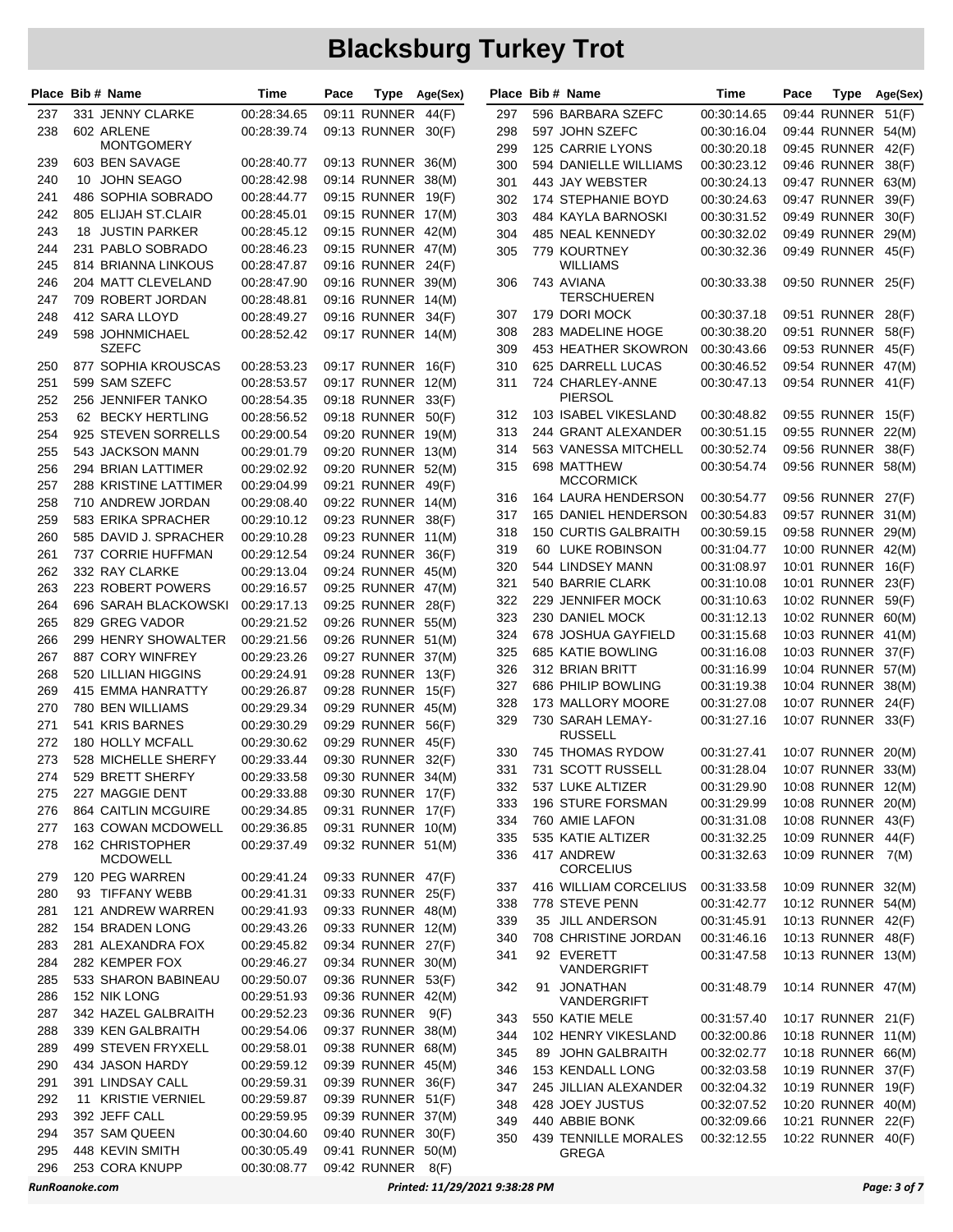|                | Place Bib # Name                           | Time                       | Pace |                                          | Type Age(Sex)                  |            | Place Bib # Name                    | Time                       | Pace | Type                                      | Age(Sex)     |
|----------------|--------------------------------------------|----------------------------|------|------------------------------------------|--------------------------------|------------|-------------------------------------|----------------------------|------|-------------------------------------------|--------------|
| 351            | 546 COLBY                                  | 00:32:15.05                |      | 10:22 RUNNER 18(M)                       |                                | 408        | 32 SHANDI THOMPSON                  | 00:35:02.81                |      | 11:16 RUNNER 36(F)                        |              |
|                | <b>CUNNINGHAM</b>                          |                            |      |                                          |                                | 409        | 799 ERICH ROSCHER                   | 00:35:04.74                |      | 11:17 RUNNER 34(M)                        |              |
| 352            | 803 NANCY MCGEHEE                          | 00:32:15.30                |      | 10:22 RUNNER 58(F)                       |                                | 410        | 837 TY WALZ                         | 00:35:12.80                |      | 11:20 RUNNER 27(M)                        |              |
| 353            | 547 COLIN CUNNINGHAM                       | 00:32:15.33                |      | 10:22 RUNNER 18(M)                       |                                | 411        | 498 PAULA WILLIAMS                  | 00:35:15.66                |      | 11:20 RUNNER 59(F)                        |              |
| 354            | 592 LINCOLN                                | 00:32:18.80                |      | 10:24 RUNNER                             | 8(M)                           | 412        | 466 SCOTT SETTLE                    | 00:35:16.09                |      | 11:21 RUNNER 54(M)                        |              |
|                | <b>MUTISPAUGH</b>                          |                            |      |                                          |                                | 413        | 797 MARK FLORYAN                    | 00:35:16.83                |      | 11:21 RUNNER 36(M)                        |              |
| 355<br>356     | 111 MICHAELA LOGAN<br>591 SARAH MUTISPAUGH | 00:32:20.86<br>00:32:21.04 |      | 10:24 RUNNER 19(F)<br>10:24 RUNNER 37(F) |                                | 414        | 344 DEEJ WALZ                       | 00:35:17.02                |      | 11:21 RUNNER 25(F)                        |              |
| 357            | 557 NATALIE ZAZZARA                        | 00:32:21.29                |      | 10:24 RUNNER                             | 26(F)                          | 415        | 635 HANNAH CURRY                    | 00:35:17.41                |      | <b>11:21 RUNNER</b>                       | 40(F)        |
| 358            | 680 JORDAN GAYFIELD                        | 00:32:27.99                |      | 10:26 RUNNER 29(M)                       |                                | 416        | 465 FAUSTINE SETTLE                 | 00:35:17.61                |      | 11:21 RUNNER 78(F)                        |              |
| 359            | 868 MADELINE                               | 00:32:30.29                |      | 10:27 RUNNER 26(F)                       |                                | 417        | 723 ALLISON DINKEL                  | 00:35:18.83                |      | 11:21 RUNNER 44(F)                        |              |
|                | MARSHALL                                   |                            |      |                                          |                                | 418        | 915 LUCA RIPEPI                     | 00:35:27.91                |      | 11:24 RUNNER 12(M)                        |              |
| 360            | 476 BLENNA PATTERSON                       | 00:32:31.36                |      | 10:28 RUNNER 56(F)                       |                                | 419        | 916 ANTONIN RIPEPI                  | 00:35:29.53                |      | <b>11:25 RUNNER</b>                       | 9(M)         |
| 361            | 242 KRISTI ALEXANDER                       | 00:32:33.86                |      | 10:28 RUNNER 48(F)                       |                                | 420<br>421 | 942 NICOLE HERSCH<br>363 MARK JAMES | 00:35:33.77                |      | 11:26 RUNNER 38(F)<br>11:26 RUNNER 33(M)  |              |
| 362            | 243 TODD ALEXANDER                         | 00:32:34.10                |      | 10:28 RUNNER 53(M)                       |                                | 422        | 350 SAMUEL KIMZEY                   | 00:35:34.35<br>00:35:34.67 |      | 11:27 RUNNER 22(M)                        |              |
| 363            | 931 CHRISTOPHER                            | 00:32:38.83                |      | 10:30 RUNNER 44(M)                       |                                | 423        | 246 JAMIE ASPEGREN                  | 00:35:35.14                |      | 11:27 RUNNER 44(F)                        |              |
|                | <b>WOLCOTT</b>                             |                            |      |                                          |                                | 424        | 351 LAURA KIMZEY                    | 00:35:36.07                |      | 11:27 RUNNER 20(F)                        |              |
| 364            | 378 TAYLOR BALDWIN                         | 00:32:40.46                |      | 10:31 RUNNER 41(M)                       |                                | 425        | 738 SAM HUFFMAN                     | 00:35:39.08                |      | 11:28 RUNNER 38(M)                        |              |
| 365            | 358 ERIN BOND                              | 00:32:42.64                |      | 10:31 RUNNER 42(F)                       |                                | 426        | 707 DEBORAH                         | 00:35:42.81                |      | 11:29 RUNNER 36(M)                        |              |
| 366            | 748 OLIVIA LAWSON                          | 00:32:43.16                |      | 10:31 RUNNER 22(F)                       |                                |            | GAERTNER                            |                            |      |                                           |              |
| 367            | 747 BOB SHELOR                             | 00:32:43.71                |      | 10:32 RUNNER 60(M)                       |                                | 427        | 735 REESE KUNKEL                    | 00:35:43.05                |      | 11:29 RUNNER 16(F)                        |              |
| 368            | 25 DAVID ADKINS                            | 00:32:48.60                |      | 10:33 RUNNER 60(M)                       |                                | 428        | 308 CANDACE CARRIER                 | 00:35:43.55                |      | 11:29 RUNNER 40(F)                        |              |
| 369            | 379 ANGIE HAGWOOD                          | 00:33:02.89                |      | 10:38 RUNNER 42(F)                       |                                | 429        | 124 JACKIE HARDER                   | 00:35:47.03                |      | 11:31 RUNNER 34(F)                        |              |
| 370            | 523 IAN QUEEN                              | 00:33:03.58                |      | 10:38 RUNNER 12(M)                       |                                | 430        | 195 BENNY FORSMAN                   | 00:35:48.64                |      | 11:31 RUNNER 60(M)                        |              |
| 371            | 78 ASHER FOTINOS                           | 00:33:06.03                |      | 10:39 RUNNER                             | 9(M)                           | 431        | 880 JENNIFER GOYNE                  | 00:35:54.44                |      | 11:33 RUNNER 50(F)                        |              |
| 372<br>373     | 791 CHRIS HEINTZMAN<br>793 MAXIMUS         | 00:33:10.11<br>00:33:10.36 |      | 10:40 RUNNER 54(M)<br>10:40 RUNNER       |                                | 432        | 303 SUSAN LUNDBERG                  | 00:35:56.39                |      | 11:34 RUNNER 55(F)                        |              |
|                | <b>HEINTZMAN</b>                           |                            |      |                                          | 9(M)                           | 433        | 881 LUCINDA GOYNE                   | 00:35:56.41                |      | 11:34 RUNNER 16(F)                        |              |
| 374            | 948 PHILLIP BEAVER                         | 00:33:15.26                |      | 10:42 RUNNER 23(M)                       |                                | 434        | 304 NATHAN LUNDBERG                 | 00:35:56.44                |      | 11:34 RUNNER 29(M)                        |              |
| 375            | 238 MAYA ENGLISH                           | 00:33:16.99                |      | 10:42 RUNNER 44(F)                       |                                | 435        | 406 SYDNEY PHIBBS                   | 00:36:00.02                |      | 11:35 RUNNER 15(F)                        |              |
| 376            | 521 CLARA SIROIS                           | 00:33:17.00                |      | 10:42 RUNNER 15(F)                       |                                | 436        | 405 MORGAN PRICE                    | 00:36:00.13                |      | 11:35 RUNNER 15(F)                        |              |
| 377            | 885 ANGIE GRAHAM                           | 00:33:23.88                |      | 10:44 RUNNER 28(F)                       |                                | 437        | 450 HAYLEY ROULSTON                 | 00:36:06.70                |      | 11:37 RUNNER 26(F)                        |              |
| 378            | 212 TOM RYAN                               | 00:33:29.83                |      | 10:46 RUNNER 74(M)                       |                                | 438        | <b>889 TALIA TREAS</b>              | 00:36:27.71                |      | 11:44 RUNNER 24(F)                        |              |
| 379            | 67 RILEY SCHMITT                           | 00:33:31.63                |      | 10:47 RUNNER 30(F)                       |                                | 439        | 14 KIM THOMASON                     | 00:36:29.19                |      | 11:44 RUNNER 47(F)                        |              |
| 380            | 876 REBECCA LOWRY                          | 00:33:33.58                |      | 10:48 RUNNER 19(F)                       |                                | 440        | 159 RAJESH BAGCHI                   | 00:36:30.00                |      | 11:44 RUNNER 45(M)                        |              |
| 381            | 869 LORIN CROWDER                          | 00:33:41.13                |      | 10:50 RUNNER 58(F)                       |                                | 441        | 15 WADE THOMASON<br>556 DAVID WHITE | 00:36:31.70                |      | 11:45 RUNNER 48(M)<br><b>11:45 RUNNER</b> |              |
| 382            | 314 LANEY ALDERMAN                         | 00:33:45.30                |      | 10:51 RUNNER 11(F)                       |                                | 442<br>443 | 785 MARCO ILIESCU                   | 00:36:31.81<br>00:36:32.86 |      | 11:45 RUNNER 10(M)                        | 9(M)         |
| 383            | 186 NATALIE BOYD                           | 00:33:55.92                |      | 10:55 RUNNER 12(F)                       |                                | 444        | 878 IGNACIO GUERRERO                | 00:36:33.64                |      | 11:46 RUNNER 48(M)                        |              |
| 384            | 418 ANGELA LARSEN-                         | 00:33:57.24                |      | 10:55 RUNNER 34(F)                       |                                | 445        | 784 RAFFAELLA DE VITA               | 00:36:33.97                |      | 11:46 RUNNER 45(F)                        |              |
|                | GRAY                                       |                            |      |                                          |                                | 446        | SUSAN RIGNEY<br>86                  | 00:36:35.19                |      | 11:46 RUNNER 27(F)                        |              |
| 385            | 712 RENA GARCIA                            | 00:33:57.27                |      | 10:55 RUNNER 42(F)                       |                                | 447        | 27 CONNIE ADKINS                    | 00:36:41.86                |      | 11:48 RUNNER 57(F)                        |              |
| 386            | 345 KARA COX                               | 00:34:02.16                |      | 10:57 RUNNER 35(F)<br>10:57 RUNNER 36(M) |                                | 448        | 411 REED KENNEDY                    | 00:36:53.75                |      | 11:52 RUNNER 69(M)                        |              |
| 387<br>388     | 346 JEFFREY BLAIR<br>6 MEGAN PRICE         | 00:34:02.63<br>00:34:04.83 |      | 10:58 RUNNER 47(F)                       |                                | 449        | 871 LINDSAY LALLY                   | 00:36:56.25                |      | 11:53 RUNNER 39(F)                        |              |
| 389            | 219 CHARLIE MULLINS                        | 00:34:09.55                |      | 10:59 RUNNER 11(M)                       |                                | 450        | 70 CATHERINE SUMNER                 | 00:37:03.03                |      | 11:55 RUNNER 33(F)                        |              |
| 390            | 387 ERIN BISHOP                            | 00:34:11.82                |      | 11:00 RUNNER 14(F)                       |                                | 451        | 542 BETH MANN                       | 00:37:05.09                |      | 11:56 RUNNER 42(F)                        |              |
| 391            | 386 EMILY BISHOP                           | 00:34:12.72                |      | 11:00 RUNNER 16(F)                       |                                | 452        | 772 EMILIE PATA                     | 00:37:09.20                |      | 11:57 RUNNER 42(M)                        |              |
| 392            | 232 JESSICA MILLER                         | 00:34:16.57                |      | 11:01 RUNNER 41(F)                       |                                | 453        | 771 ALEXANDRE PATA                  | 00:37:09.95                |      | 11:57 RUNNER 10(M)                        |              |
| 393            | 266 NICOLE CLEVELAND                       | 00:34:18.30                |      | 11:02 RUNNER 38(F)                       |                                | 454        | 518 SARAH ELLIOTT                   | 00:37:10.83                |      | 11:58 RUNNER 46(F)                        |              |
| 394            | 538 EMMA ALTIZER                           | 00:34:21.25                |      | 11:03 RUNNER 9(F)                        |                                | 455        | 894 GRADY LEONARD                   | 00:37:11.95                |      | 11:58 RUNNER 11(M)                        |              |
| 395            | 536 KEVIN ALTIZER                          | 00:34:24.06                |      | 11:04 RUNNER 44(M)                       |                                | 456        | 892 CASEY PHLEGAR                   | 00:37:11.95                |      | 11:58 RUNNER 28(F)                        |              |
| 396            | 267 CARRIE CHAVEZ                          | 00:34:33.75                |      | 11:07 RUNNER 40(F)                       |                                | 457        | 514 AUSTIN STERK                    | 00:37:15.73                |      | 11:59 RUNNER 7(M)                         |              |
| 397            | 335 KYLA DANCE                             | 00:34:42.78                |      | 11:10 RUNNER 37(F)                       |                                | 458        | 512 DOUG STERK                      | 00:37:18.78                |      | 12:00 RUNNER 44(M)                        |              |
| 398            | 336 JONATHAN DANCE                         | 00:34:43.15                |      | 11:10 RUNNER 45(M)                       |                                | 459        | 488 LAURA NELSON                    | 00:37:19.92                |      | 12:00 RUNNER 61(F)                        |              |
| 399            | 77 ANDREW FOTINOS                          | 00:34:46.21                |      | 11:11 RUNNER 40(M)                       |                                | 460        | 390 TIM MAXWELL                     | 00:37:39.34                |      | 12:07 RUNNER 35(M)                        |              |
| 400            | 927 LANDON ERVIN                           | 00:34:47.03                |      | 11:11 RUNNER 13(M)                       |                                | 461        | 389 BRANDI JARRELL                  | 00:37:41.06                |      | 12:07 RUNNER 29(F)                        |              |
| 401            | 175 BREE WILLIAMS                          | 00:34:50.72                |      | 11:12 RUNNER 26(F)                       |                                | 462        | 464 MADISON MORGAN                  | 00:37:53.79                |      | 12:11 RUNNER 24(F)                        |              |
| 402            | 513 CORI STERK                             | 00:34:51.36                |      | 11:13 RUNNER 44(F)                       |                                | 463        | 1308 KALEB DUDDING                  | 00:37:55.89                |      | 12:12 RUNNER 21(M)                        |              |
| 403            | 76 HELEN FOTINOS                           | 00:34:52.33                |      | 11:13 RUNNER 41(F)                       |                                | 464        | 593 NATHAN<br><b>MUTISPAUGH</b>     | 00:37:58.77                |      | 12:13 RUNNER 37(M)                        |              |
| 404            | 178 ALLY WILLIAMS                          | 00:34:54.28                |      | 11:14 RUNNER 23(F)                       |                                | 465        | 798 MAYA KUMAZAWA                   | 00:38:04.92                |      | 12:15 RUNNER 36(F)                        |              |
| 405            | 176 MELISSA WILLIAMS                       | 00:34:55.99                |      | 11:14 RUNNER 54(F)                       |                                | 466        | 671 HEATHER GAYFIELD                | 00:38:05.92                |      | 12:15 RUNNER 38(F)                        |              |
| 406            | 860 ELLEN CROWDER                          | 00:35:01.53                |      | 11:16 RUNNER 31(F)                       |                                | 467        | 773 SABRINA COX                     | 00:38:19.98                |      | 12:20 RUNNER 45(F)                        |              |
| 407            | 861 DANIEL CROWDER                         | 00:35:02.10                |      | 11:16 RUNNER 31(M)                       |                                | 468        | 30 BILLY INGRAM                     | 00:38:22.96                |      | 12:21 RUNNER 7(M)                         |              |
| RunRoanoke.com |                                            |                            |      |                                          | Printed: 11/29/2021 9:38:28 PM |            |                                     |                            |      |                                           | Page: 4 of 7 |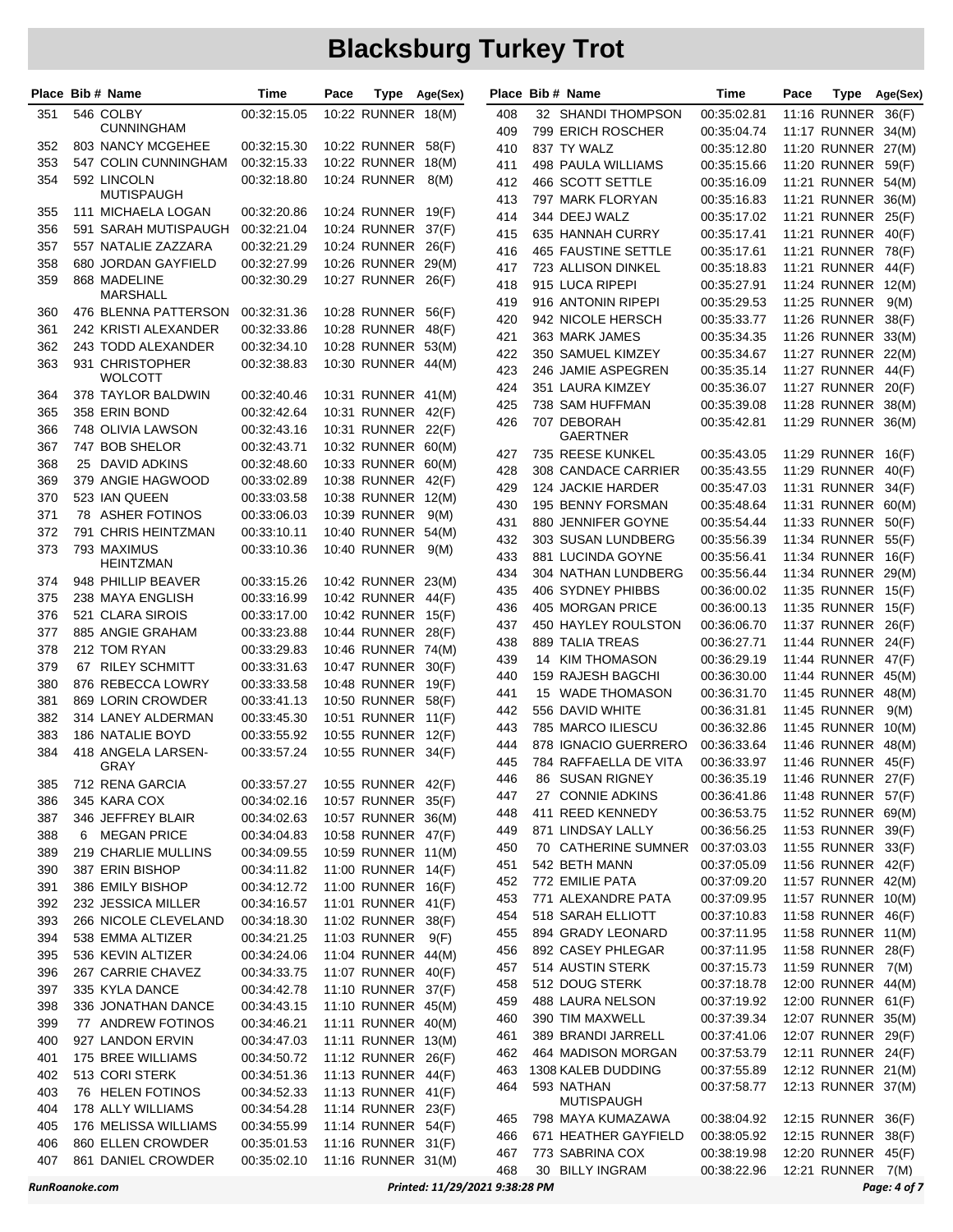|     | Place Bib # Name      | Time        | Pace | Type                | Age(Sex) |     | Place Bib # Name          | Time                       | Pace | Type                | Age(Sex) |
|-----|-----------------------|-------------|------|---------------------|----------|-----|---------------------------|----------------------------|------|---------------------|----------|
| 469 | 545 ALEXIS HENDERSON  | 00:38:25.37 |      | 12:22 RUNNER        | 30(F)    | 530 | 375 AARON GREENOUGH       | 00:41:45.18                |      | 13:26 RUNNER        | 21(M)    |
| 470 | 29 BILL INGRAM        | 00:38:26.10 |      | 12:22 RUNNER 46(M)  |          | 531 | 373 ASHER GREENOUGH       | 00:41:47.01                |      | 13:26 RUNNER 14(M)  |          |
| 471 | 88 DORY ISLE          | 00:38:26.93 |      | 12:22 RUNNER 29(F)  |          | 532 | 938 SANTOS PEREZ          | 00:42:01.65                |      | 13:31 RUNNER 13(M)  |          |
| 472 | 554 LAURA WHITE       | 00:38:29.46 |      | 12:23 RUNNER 40(F)  |          | 533 | 44 JAMES MCCOY            | 00:42:04.71                |      | 13:32 RUNNER 46(M)  |          |
| 473 | 254 CHRIS MARTIN      | 00:38:30.84 |      | 12:23 RUNNER 40(M)  |          | 534 | 912 JULIE CROUSE          | 00:42:09.97                |      | 13:34 RUNNER        | 62(F)    |
| 474 | 149 MONICA GOYANKO    | 00:38:31.20 |      | 12:23 RUNNER 42(F)  |          | 535 | 65 MAGGIE                 | 00:42:10.20                |      | 13:34 RUNNER 28(F)  |          |
| 475 | 214 ANDREW MARINIK    | 00:38:35.09 |      | 12:25 RUNNER 41(M)  |          |     | LAMBERTSON                |                            |      |                     |          |
| 476 | 582 KIELY SINDELAR    | 00:38:37.48 |      | <b>12:25 RUNNER</b> | 14(F)    | 536 | 68 BEN SCHMITT            | 00:42:12.92                |      | 13:35 RUNNER 18(M)  |          |
| 477 | 566 BENJAMIN SROUFE   | 00:38:37.96 |      | 12:26 RUNNER 15(M)  |          | 537 | 225 SORA POWERS           | 00:42:13.91                |      | 13:35 RUNNER        | 7(F)     |
| 478 | 56 JENNIFER FRENCH    | 00:38:40.36 |      | 12:26 RUNNER        | 37(F)    | 538 | 211 SUSAN RYAN            | 00:42:14.37                |      | 13:35 RUNNER        | 75(F)    |
| 479 | 580 SARAH OVINK       | 00:38:40.56 |      | 12:26 RUNNER        | 44(F)    | 539 | 235 JORDAN PORTER         | 00:42:14.66                |      | 13:35 RUNNER        | 29(M)    |
| 480 | 45 CHRISTIE MCCOY     | 00:38:51.76 |      | 12:30 RUNNER        | 49(F)    | 540 | 224 KAREN POWERS          | 00:42:16.58                |      | 13:36 RUNNER        | 46(F)    |
| 481 | 360 ASHLEY STRAND     | 00:38:57.50 |      | 12:32 RUNNER        | 40(F)    | 541 | 570 KRISTIN REED          | 00:42:29.48                |      | 13:40 RUNNER        | 36(F)    |
| 482 | 361 EMILY STRAND      | 00:38:58.15 |      | 12:32 RUNNER        | 9(F)     | 542 | 601 CODEY BOYD            | 00:42:30.99                |      | 13:41 RUNNER 21(M)  |          |
| 483 | 359 STEVE STRAND      | 00:38:58.53 |      | 12:32 RUNNER 41(M)  |          | 543 | 600 TAYLOR REED           | 00:42:31.76                |      | 13:41 RUNNER 22(F)  |          |
| 484 | 220 BELINDA MCINTYRE  | 00:38:59.79 |      | 12:33 RUNNER 41(F)  |          | 544 | 305 NOLAN LUNDBERG        | 00:42:35.77                |      | 13:42 RUNNER 26(M)  |          |
| 485 | 584 CAMDEN SPRACHER   | 00:39:06.17 |      | 12:35 RUNNER        | 8(M)     | 545 | 197 LORI MEFFORD          | 00:42:42.71                |      | 13:44 RUNNER        | 42(F)    |
| 486 | 586 DAVID R. SPRACHER | 00:39:06.90 |      | 12:35 RUNNER 42(M)  |          | 546 | 218 KELLY MULLINS         | 00:42:42.74                |      | 13:44 RUNNER        | 39(F)    |
| 487 | 259 ERIKA NEWBERRY    | 00:39:07.53 |      | <b>12:35 RUNNER</b> | 29(F)    | 547 | 199 MICAH MEFFORD         | 00:42:43.52                |      | 13:45 RUNNER 45(M)  |          |
| 488 | 530 ALEX HENDERSON    | 00:39:10.47 |      | 12:36 RUNNER        | 41(F)    | 548 | 269 ASHLEY COSTELLO       | 00:42:43.90                |      | 13:45 RUNNER 35(F)  |          |
| 489 | 531 JASON HENDERSON   | 00:39:11.22 |      | 12:36 RUNNER 49(M)  |          | 549 | 522 LOUISA SIROIS         | 00:42:47.55                |      | 13:46 RUNNER 12(F)  |          |
| 490 | 55 STEVE SCHMITT      | 00:39:11.59 |      | 12:36 RUNNER 63(M)  |          | 550 | 161 TANYA BAGCHI          | 00:42:54.52                |      | 13:48 RUNNER 12(F)  |          |
| 491 | 581 ERIC SINDELAR     | 00:39:14.68 |      | 12:37 RUNNER 43(M)  |          | 551 | 364 JANET DE GROFF        | 00:43:11.76                |      | 13:54 RUNNER        | 53(F)    |
| 492 | 946 LEAH BERG         | 00:39:21.29 |      | 12:40 RUNNER 23(F)  |          | 552 | 226 EMILY LAWRENCE        | 00:43:16.08                |      | 13:55 RUNNER        | 56(F)    |
| 493 | 213 ELAINA MARINIK    | 00:39:25.09 |      | 12:41 RUNNER        | 41(F)    | 553 | 587 REBECCA EPPERLY       | 00:43:16.74                |      | 13:55 RUNNER        | 48(F)    |
| 494 | 57 JANET FRENCH       | 00:39:39.44 |      | 12:45 RUNNER        | 61(F)    | 554 | 449 NANCYNE               | 00:43:22.71                |      | 13:57 RUNNER 65(F)  |          |
| 495 | 362 AMBER PRICE       | 00:39:41.15 |      | 12:46 RUNNER 28(F)  |          |     | WILLOUGHBY                |                            |      |                     |          |
| 496 | 301 JAKE LENEAVE      | 00:39:48.08 |      | 12:48 RUNNER 24(M)  |          | 555 | 300 KELLY SHOWALTER       | 00:43:28.26                |      | 13:59 RUNNER        | 50(F)    |
| 497 | 110 LAUREN LOGAN      | 00:39:49.34 |      | 12:49 RUNNER 25(F)  |          | 556 | 255 VIRGINIA              | 00:43:40.49                |      | 14:03 RUNNER 47(F)  |          |
| 498 | 414 EILEEN WEIGAND    | 00:39:54.06 |      | 12:50 RUNNER 52(F)  |          |     | <b>MCNICHOLS</b>          |                            |      |                     |          |
| 499 | 190 KATELYN ORTON     | 00:40:05.51 |      | 12:54 RUNNER        | 29(F)    | 557 | 923 KAMI JONES            | 00:43:44.83                |      | 14:04 RUNNER 13(F)  |          |
| 500 | 189 ANDREW ORTON      | 00:40:05.92 |      | 12:54 RUNNER 30(M)  |          | 558 | 334 HANNAH HILL           | 00:44:15.02                |      | <b>14:14 RUNNER</b> | 39(F)    |
| 501 | 31 XIAO INGRAM        | 00:40:08.14 |      | 12:55 RUNNER 46(F)  |          | 559 | 257 CHARLENE VIERS        | 00:44:17.54                |      | <b>14:15 RUNNER</b> | 61(F)    |
| 502 | 694 ZACHARY SNELL     | 00:40:10.57 |      | 12:55 RUNNER 27(M)  |          | 560 | <b>258 TIMOTHY VIERS</b>  | 00:44:18.47                |      | 14:15 RUNNER 52(M)  |          |
| 503 | 695 HELEN SNELL       | 00:40:10.81 |      | 12:55 RUNNER 29(F)  |          | 561 | 505 ANDREW SPARKS         | 00:44:40.11                |      | 14:22 RUNNER 15(M)  |          |
| 504 | 366 LAUREN COX        | 00:40:16.46 |      | 12:57 RUNNER 31(F)  |          | 562 | 277 NICOLA STEERS         | 00:44:56.24                |      | 14:27 RUNNER 33(F)  |          |
| 505 | 367 HENRY COX         | 00:40:19.71 |      | 12:58 RUNNER 71(M)  |          | 563 | 276 SAMANTHA BARTH        | 00:44:56.91                |      | 14:28 RUNNER        | 35(F)    |
| 506 | 497 MARIAM RANA       | 00:40:22.48 |      | 12:59 RUNNER        | 39(F)    | 564 | 155 KRISTY<br>LECHTENBERG | 00:45:12.45                |      | 14:33 RUNNER 47(F)  |          |
| 507 | 496 ALI BUTT          | 00:40:24.79 |      | 13:00 RUNNER 46(M)  |          | 565 | 502 SAVENA HOLT           |                            |      | 14:33 RUNNER 7(F)   |          |
| 508 | 679 CAROLINA GAYFIELD | 00:40:26.21 |      | 13:00 RUNNER 29(F)  |          | 566 | 500 NATASHA HOLT          | 00:45:12.99<br>00:45:14.31 |      | 14:33 RUNNER 44(F)  |          |
| 509 | 618 DIANA RATHMANN    | 00:40:39.26 |      | 13:05 RUNNER 39(F)  |          | 567 | 473 SUSAN VOLKMAR         | 00:45:21.92                |      | 14:36 RUNNER 61(F)  |          |
| 510 | 818 LEAH ZAMESNIK     | 00:40:43.06 |      | 13:06 RUNNER 32(F)  |          | 568 | 333 HEATHER FREEMAN       | 00:45:24.31                |      | 14:36 RUNNER 35(F)  |          |
| 511 | 622 JENNIFER JOHNSEN  | 00:40:43.95 |      | 13:06 RUNNER 46(F)  |          | 569 | 270 NATI SHEPPARD         | 00:45:29.52                |      | 14:38 RUNNER 25(F)  |          |
| 512 | 251 AMY KNUPP         | 00:40:54.64 |      | 13:10 RUNNER 47(F)  |          | 570 | 271 BETINA LINDSAY        | 00:45:29.94                |      | 14:38 RUNNER 51(F)  |          |
| 513 | 895 DEAN LEONARD      | 00:41:00.21 |      | 13:11 RUNNER 9(M)   |          | 571 | 826 CONSTANCE             | 00:45:48.00                |      | 14:44 RUNNER 56(F)  |          |
| 514 | 560 CONNOR            | 00:41:05.06 |      | 13:13 RUNNER 12(M)  |          |     | <b>HENNINGER</b>          |                            |      |                     |          |
|     | <b>MCGILLIARD</b>     |             |      |                     |          | 572 | 827 DAVID HENNINGER       | 00:45:48.22                |      | 14:44 RUNNER 56(M)  |          |
| 515 | 273 MEREDITH LEONARD  | 00:41:07.42 |      | 13:14 RUNNER 37(F)  |          | 573 | 452 TOM ROULSTON          | 00:45:49.77                |      | 14:45 RUNNER 58(M)  |          |
| 516 | 870 PHILLIP KUGEL     | 00:41:08.17 |      | 13:14 RUNNER 36(M)  |          | 574 | 451 MELINDA ROULSTON      | 00:45:53.30                |      | 14:46 RUNNER 57(F)  |          |
| 517 | 384 ALLY LEONARD      | 00:41:08.74 |      | 13:14 RUNNER 27(F)  |          | 575 | 863 PAM MCGUIRE           | 00:45:53.88                |      | 14:46 RUNNER 39(F)  |          |
| 518 | 559 JOSH MCGILLIARD   | 00:41:12.45 |      | 13:15 RUNNER 45(M)  |          | 576 | 611 RECE EVANS            | 00:46:03.63                |      | 14:49 RUNNER        | 9(M)     |
| 519 | 286 ANDREA SCHINDLER  | 00:41:18.98 |      | 13:17 RUNNER 41(F)  |          | 577 | 609 MARC EVANS            | 00:46:03.86                |      | 14:49 RUNNER        | 48(M)    |
| 520 | 287 FRITZ SCHINDLER   | 00:41:20.34 |      | 13:18 RUNNER 43(M)  |          | 578 | 612 ZEKE EVANS            | 00:46:04.55                |      | 14:49 RUNNER        | 6(M)     |
| 521 | 401 GWEN MILLION      | 00:41:22.73 |      | 13:19 RUNNER 61(F)  |          | 579 | 613 CAMILLE EVANS         | 00:46:04.61                |      | 14:49 RUNNER        | 6(F)     |
| 522 | 904 REGINA HIDALGO    | 00:41:23.51 |      | 13:19 RUNNER 29(F)  |          | 580 | 610 ERIN EVANS            | 00:46:06.88                |      | 14:50 RUNNER        | 40(F)    |
| 523 | 900 TRACY VOSBURGH    | 00:41:24.25 |      | 13:19 RUNNER 64(F)  |          | 581 | 475 JAELIN GWINN          | 00:46:15.17                |      | 14:53 RUNNER 17(F)  |          |
| 524 | 317 ASHLEY BORDERS    | 00:41:24.99 |      | 13:19 RUNNER 50(F)  |          | 582 | 776 TILO WALKER           | 00:46:21.52                |      | 14:55 RUNNER 19(M)  |          |
| 525 | 567 KATHRYN WARD      | 00:41:33.74 |      | 13:22 RUNNER 37(F)  |          | 583 | 775 CARLEY COX            | 00:46:22.22                |      | 14:55 RUNNER 19(F)  |          |
| 526 | 886 KIM GRIM          | 00:41:34.38 |      | 13:22 RUNNER 44(F)  |          | 584 | 90 CYNTHIA GWINN          | 00:46:30.38                |      | 14:58 RUNNER 50(F)  |          |
| 527 | 607 LISA WIGGINS      | 00:41:40.65 |      | 13:24 RUNNER 53(F)  |          | 585 | 928 ADRIA ERVIN           | 00:46:50.42                |      | 15:04 RUNNER 11(F)  |          |
| 528 | 907 NOAH OWCZARSKI    | 00:41:41.58 |      | 13:25 RUNNER 12(M)  |          | 586 | 495 EMILY SCOTT           | 00:46:50.69                |      | 15:04 RUNNER 24(F)  |          |
| 529 | 906 COLLIN REVELLO    | 00:41:44.52 |      | 13:26 RUNNER 12(M)  |          | 587 | 688 MELISSA MOORE         | 00:47:38.08                |      | 15:19 RUNNER 37(F)  |          |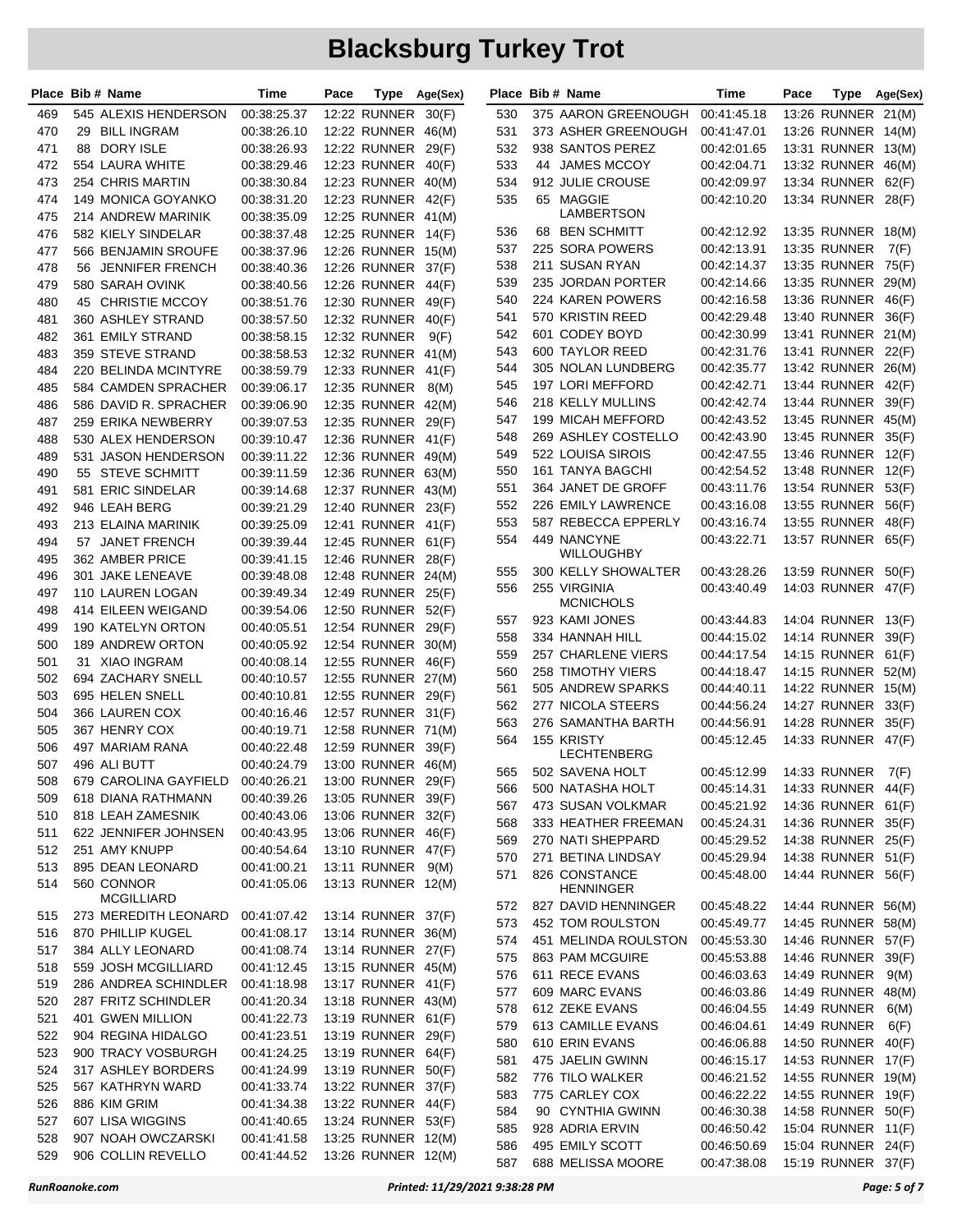|            | Place Bib # Name                    | Time                       | Pace |                                          | Type Age(Sex) |            | Place Bib # Name                        | Time                       | Pace |                                          | Type Age(Sex) |
|------------|-------------------------------------|----------------------------|------|------------------------------------------|---------------|------------|-----------------------------------------|----------------------------|------|------------------------------------------|---------------|
| 588        | 786 SARAH RYAN                      | 00:47:39.95                |      | 15:20 RUNNER                             | 30(F)         | 649        | 812 JENNIFER                            | 00:53:51.01                |      | 17:19 RUNNER 36(F)                       |               |
| 589        | 506 CHRISTY SPARKS                  | 00:47:41.70                |      | 15:21 RUNNER 43(F)                       |               |            | GUNNERSON                               |                            |      |                                          |               |
| 590        | 911 CARLA CROSS                     | 00:47:42.31                |      | 15:21 RUNNER 41(F)                       |               | 650        | 291 JULIA LATTIMER                      | 00:53:51.61                |      | 17:20 RUNNER 20(F)                       |               |
| 591        | 910 NORA CROSS                      | 00:47:42.77                |      | 15:21 RUNNER 15(F)                       |               | 651        | 292 MARY KATE                           | 00:53:52.34                |      | 17:20 RUNNER 22(F)                       |               |
| 592        | 507 EMMA SPARKS                     | 00:47:43.06                |      | 15:21 RUNNER 18(F)                       |               |            | LATTIMER                                |                            |      |                                          |               |
| 593        | 504 RICK SPARKS                     | 00:47:43.68                |      | 15:21 RUNNER 45(M)                       |               | 652        | 823 BRENNA LEVISON                      | 00:54:12.86                |      | 17:26 RUNNER 22(F)                       |               |
| 594        | 834 ISABEL BRADBURN                 | 00:47:46.92                |      | 15:22 RUNNER 50(M)                       |               | 653        | 824 ELISE LEVISON                       | 00:54:14.78                |      | 17:27 RUNNER 17(F)                       |               |
| 595        | 836 ELI JELESKO                     | 00:47:50.03                |      | 15:23 RUNNER                             | 20(M)         | 654        | 821 CLARE LEVISON                       | 00:54:16.20                |      | 17:28 RUNNER 43(F)                       |               |
| 596        | 233 LISA ST.CLAIR                   | 00:48:38.47                |      | 15:39 RUNNER                             | 46(F)         | 655        | 833 TAYLOR VADEN                        | 00:54:18.08                |      | 17:28 RUNNER 23(F)                       |               |
| 597        | 763 BRADLEY STCLAIR                 | 00:48:40.31                |      | 15:39 RUNNER 46(M)                       |               | 656        | <b>115 TONY LINKOUS</b>                 | 00:54:19.95                |      | 17:29 RUNNER 51(M)                       |               |
| 598        | 914 GINA SIVELY                     | 00:49:07.47                |      | 15:48 RUNNER                             | 54(F)         | 657        | 898 JESSICA VOSBURGH                    | 00:54:20.47                |      | 17:29 RUNNER 34(F)                       |               |
| 599        | 455 ROBIN GROSS                     | 00:49:21.00                |      | 15:53 RUNNER 49(F)                       |               | 658        | 908 ELIZABETH FRIEDEN                   | 00:54:21.18                |      | 17:29 RUNNER 27(F)                       |               |
| 600        | 456 JENNIFER LESTER                 | 00:49:24.12                |      | <b>15:54 RUNNER</b>                      | 39(F)         | 659        | 400 DONALD SNELL                        | 00:54:31.23                |      | 17:32 RUNNER 56(M)                       |               |
| 601        | 939 ELIZA PEREZ                     | 00:49:38.29                |      | <b>15:58 RUNNER</b>                      | 9(F)          | 660        | 399 CHERIE SNELL                        | 00:54:31.84                |      | 17:33 RUNNER 51(F)                       |               |
| 602        | 905 AVA REVELLO                     | 00:50:06.32                |      | 16:07 RUNNER 10(F)                       |               | 661<br>662 | 822 TROY LEVISON<br>444 COLIN BORDERS   | 00:54:34.28<br>00:54:34.92 |      | 17:33 RUNNER 49(M)<br>17:34 RUNNER 14(M) |               |
| 603        | 903 ROBERTO                         | 00:50:12.07                |      | 16:09 RUNNER 34(M)                       |               | 663        | 825 PAUL MAIER                          | 00:54:37.59                |      | 17:34 RUNNER 16(M)                       |               |
|            | HERBURGER                           |                            |      |                                          |               | 664        | 579 ANGELA ALLEN                        | 00:54:40.04                |      | 17:35 RUNNER 61(F)                       |               |
| 604<br>605 | 902 EMILY STONE<br>733 ROSS MECHAM  | 00:50:23.14<br>00:50:26.45 |      | 16:13 RUNNER 34(F)<br>16:14 RUNNER 52(M) |               | 665        | 909 MCKINLEY                            | 00:54:46.12                |      | 17:37 RUNNER 14(F)                       |               |
|            | 734 MADDI KUNKEL                    |                            |      | 16:14 RUNNER 18(F)                       |               |            | OWCZARSKI                               |                            |      |                                          |               |
| 606<br>607 | 921 KAREN JONES                     | 00:50:27.64<br>00:50:39.64 |      | 16:18 RUNNER                             | 45(F)         | 666        | 264 MARY PAT BIRD                       | 00:54:46.47                |      | 17:37 RUNNER 14(F)                       |               |
| 608        | 262 ALANNA BIRD                     | 00:50:44.12                |      | 16:19 RUNNER                             | 50(F)         | 667        | 463 HEIDI MOCK                          | 00:54:47.25                |      | 17:38 RUNNER                             | 30(F)         |
| 609        | 100 JENNY KELLINGER                 | 00:50:48.42                |      | 16:21 RUNNER 59(F)                       |               | 668        | 128 CLAUDIA CLARK                       | 00:54:56.11                |      | 17:40 RUNNER 71(F)                       |               |
| 610        | 261 SPEIGHT BIRD                    | 00:50:48.45                |      | 16:21 RUNNER 51(M)                       |               | 669        | 127 NICOLE SANDERLIN                    | 00:54:59.87                |      | 17:42 RUNNER 45(F)                       |               |
| 611        | 933 ANDREA PEREZ                    | 00:50:53.47                |      | 16:22 RUNNER 52(F)                       |               | 670        | <b>807 STEPHANIE BLEVINS</b>            | 00:55:09.25                |      | 17:45 RUNNER 47(F)                       |               |
| 612        | <b>568 LAUREN THOMAS</b>            | 00:50:54.66                |      | 16:23 RUNNER 37(F)                       |               | 671        | 71 SONYA THOMPSON                       | 00:55:11.32                |      | 17:45 RUNNER 60(F)                       |               |
| 613        | 736 ZOË MECHAM                      | 00:50:55.12                |      | 16:23 RUNNER                             | 7(F)          | 672        | 58 TRACEY GRIFFITH                      | 00:55:12.73                |      | 17:46 RUNNER 55(F)                       |               |
| 614        | 569 JANET BISHOP                    | 00:50:55.39                |      | 16:23 RUNNER                             | 53(F)         | 673        | 320 LYNN BYRD                           | 00:55:19.42                |      | 17:48 RUNNER                             | 49(F)         |
| 615        | 739 MAHLON HUFFMAN                  | 00:50:56.23                |      | <b>16:23 RUNNER</b>                      | 4(M)          | 674        | 445 ESMÉ BORDERS                        | 00:55:21.11                |      | 17:48 RUNNER 11(F)                       |               |
| 616        | 732 DANYLLE KUNKEL                  | 00:50:57.03                |      | 16:23 RUNNER                             | 45(F)         | 675        | 446 KEITH BORDERS                       | 00:55:22.37                |      | 17:49 RUNNER 51(M)                       |               |
| 617        | 447 LYNN SCOTT                      | 00:50:59.75                |      | 16:24 RUNNER 34(F)                       |               | 676        | 80 TIM FOTINOS                          | 00:55:52.34                |      | 17:59 RUNNER 43(M)                       |               |
| 618        | 353 BEN KIMZEY                      | 00:51:00.59                |      | 16:25 RUNNER 15(M)                       |               | 677        | 408 ALLISON BREEDING                    | 00:55:52.56                |      | 17:59 RUNNER 35(F)                       |               |
| 619        | 693 MATT SCOTT                      | 00:51:01.08                |      | 16:25 RUNNER 35(M)                       |               | 678        | 409 JASON BREEDING                      | 00:55:52.73                |      | 17:59 RUNNER 41(M)                       |               |
| 620        | 354 MATT KIMZEY                     | 00:51:02.84                |      | 16:25 RUNNER 13(M)                       |               | 679        | 461 CRYSTAL WEBB                        | 00:56:08.34                |      | 18:04 RUNNER 41(F)                       |               |
| 621        | 349 RACHEL KIMZEY                   | 00:51:03.16                |      | 16:25 RUNNER 24(F)                       |               | 680        | 459 JANIE WEBB                          | 00:56:09.72                |      | 18:04 RUNNER 38(F)                       |               |
| 622        | 352 ABBY KIMZEY                     | 00:51:06.37                |      | 16:26 RUNNER 17(F)                       |               | 681        | 460 JERRY WEBB                          | 00:56:12.04                |      | 18:05 RUNNER 44(M)                       |               |
| 623        | 637 TODD FITCH                      | 00:51:06.67                |      | 16:27 RUNNER 55(M)                       |               | 682        | 467 REAGAN SETTLE                       | 00:56:14.68                |      | 18:06 RUNNER 20(F)                       |               |
| 624        | 639 VERONICA FITCH                  | 00:51:07.14                |      | 16:27 RUNNER 53(F)                       |               | 683        | 526 WARREN HARRELL                      | 00:56:15.03                |      | 18:06 RUNNER 73(M)                       |               |
| 625        | 759 SCARLETT TURMAN                 | 00:51:09.59                |      | 16:28 RUNNER 30(F)                       |               | 684        | 469 KELLY SETTLE                        | 00:56:16.42                |      | 18:06 RUNNER 52(F)                       |               |
| 626        | 754 ISABELLE STEPHENS               | 00:51:10.06                |      | 16:28 RUNNER 17(F)                       |               | 685        | 81 LEX FOTINOS                          | 00:56:17.40                |      | 18:07 RUNNER 12(M)                       |               |
| 627        | 758 KARMEN SMITH                    | 00:51:10.33                |      | 16:28 RUNNER 14(F)                       |               | 686        | 82 SLOANE FOTINOS                       | 00:56:18.59                |      | 18:07 RUNNER 9(F)                        |               |
| 628        | 755 ADALEIGH DEHEER                 | 00:51:11.98                |      | 16:28 RUNNER                             | 9(F)          | 687        | 26 IRIANNA ADKINS                       | 00:56:22.56                |      | 18:08 RUNNER 18(F)                       |               |
| 629        | 717 ASHLEY LEDUC                    | 00:51:37.42                |      | 16:36 RUNNER 31(F)                       |               | 688        | 924 KRISTY SORRELLS                     | 00:56:27.53                |      | 18:10 RUNNER 49(F)                       |               |
| 630        | 268 BRIDGET LEDUC                   | 00:51:40.11                |      | 16:37 RUNNER 30(F)                       |               | 689        | 492 DARDEN JONES                        | 00:56:35.78                |      | 18:12 RUNNER 14(F)                       |               |
| 631        | 810 BIT NA LEE                      | 00:51:40.47                |      | 16:37 RUNNER 32(F)                       |               | 690<br>691 | 489 JENNIFER JONES<br>929 KENDELL ERVIN | 00:56:36.27<br>00:56:42.04 |      | 18:13 RUNNER 45(F)<br>18:15 RUNNER       |               |
| 632        | 718 JONI LYVERS                     | 00:51:42.08                |      | 16:38 RUNNER 17(F)                       |               | 692        | 937 CARLOS PEREZ                        | 00:56:43.73                |      | 18:15 RUNNER 15(M)                       | 8(F)          |
| 633        | 811 MICHAEL LEE                     | 00:51:42.70                |      | 16:38 RUNNER 32(M)                       |               | 693        | 348 TREVOR KIMZEY                       | 00:56:44.68                |      | 18:15 RUNNER 47(M)                       |               |
| 634        | 705 ANTONIO BOLDEN                  | 00:51:46.39                |      | 16:39 RUNNER 27(M)                       |               | 694        | 355 ANNA KIMZEY                         | 00:56:45.29                |      | 18:16 RUNNER                             | 9(F)          |
| 635        | 704 SHAMEKA BOLDEN                  | 00:51:49.00                |      | 16:40 RUNNER 27(F)                       |               | 695        | 626 TERESA CARBAUGH                     | 00:56:47.56                |      | 18:16 RUNNER 52(F)                       |               |
| 636        | 21 ARIELLE EMMETT                   | 00:52:20.17                |      | 16:50 RUNNER 27(F)                       |               | 696        | 926 BRANDI ERVIN                        | 00:56:48.08                |      | 18:16 RUNNER 49(F)                       |               |
| 637        | 847 BARBARA CAMERON                 | 00:52:46.03                |      | 16:59 RUNNER 50(F)                       |               | 697        | 263 SARA BIRD                           | 00:56:51.64                |      | 18:18 RUNNER 16(F)                       |               |
| 638        | 846 KIMBERLY MOORE                  | 00:52:47.84                |      | 16:59 RUNNER 46(F)                       |               | 698        | 388 ELIZABETH PROFIT                    | 00:57:07.12                |      | 18:23 RUNNER 45(F)                       |               |
| 639        | 687 JAMIE HARMEYER                  | 00:52:54.53                |      | 17:01 RUNNER 41(M)                       |               | 699        | 3 AMY FLEET                             | 00:57:11.82                |      | 18:24 RUNNER 46(F)                       |               |
| 640        | 322 MANDI MARTINEZ                  | 00:53:15.50                |      | 17:08 RUNNER 52(F)                       |               | 700        | 123 CARRIE REED                         | 00:57:12.06                |      | 18:24 RUNNER 44(F)                       |               |
| 641        | 323 NICOLE MARTINEZ                 | 00:53:16.09                |      | 17:08 RUNNER 16(F)                       |               | 701        | 356 NATE KIMZEY                         | 00:57:12.53                |      | 18:24 RUNNER                             | 6(M)          |
| 642<br>643 | 757 TARA SMITH<br>756 HELEN MINNICK | 00:53:40.76<br>00:53:44.17 |      | 17:16 RUNNER 36(F)<br>17:17 RUNNER 63(F) |               | 702        | 1 KARI EVANS                            | 00:57:15.61                |      | 18:25 RUNNER 39(F)                       |               |
| 644        | 752 ONA DEHEER                      | 00:53:44.20                |      | 17:17 RUNNER 41(F)                       |               | 703        | 240 KATARINA TIPTON                     | 00:57:16.65                |      | 18:26 RUNNER 54(F)                       |               |
| 645        | 753 DANIEL DEHEER                   | 00:53:44.81                |      | 17:17 RUNNER 34(M)                       |               | 704        | 2 JOHN EVANS                            | 00:57:16.95                |      | 18:26 RUNNER 49(M)                       |               |
| 646        | 293 MASON LATTIMER                  | 00:53:46.30                |      | 17:18 RUNNER 18(M)                       |               | 705        | 347 TRACY KIMZEY                        | 00:57:17.09                |      | 18:26 RUNNER 48(F)                       |               |
| 647        | 278 EMMA RIFAI                      | 00:53:49.89                |      | 17:19 RUNNER 36(F)                       |               | 706        | 194 EWA FORSMAN                         | 00:57:22.29                |      | 18:27 RUNNER 51(F)                       |               |
| 648        | 290 CHARLIE LATTIMER                | 00:53:50.34                |      | 17:19 RUNNER 15(M)                       |               | 707        | 22 KAREN MYERS                          | 00:57:24.12                |      | 18:28 RUNNER 56(F)                       |               |
|            |                                     |                            |      |                                          |               | 708        | 75 DEAN CRANE                           | 00:57:29.96                |      | 18:30 RUNNER 55(M)                       |               |